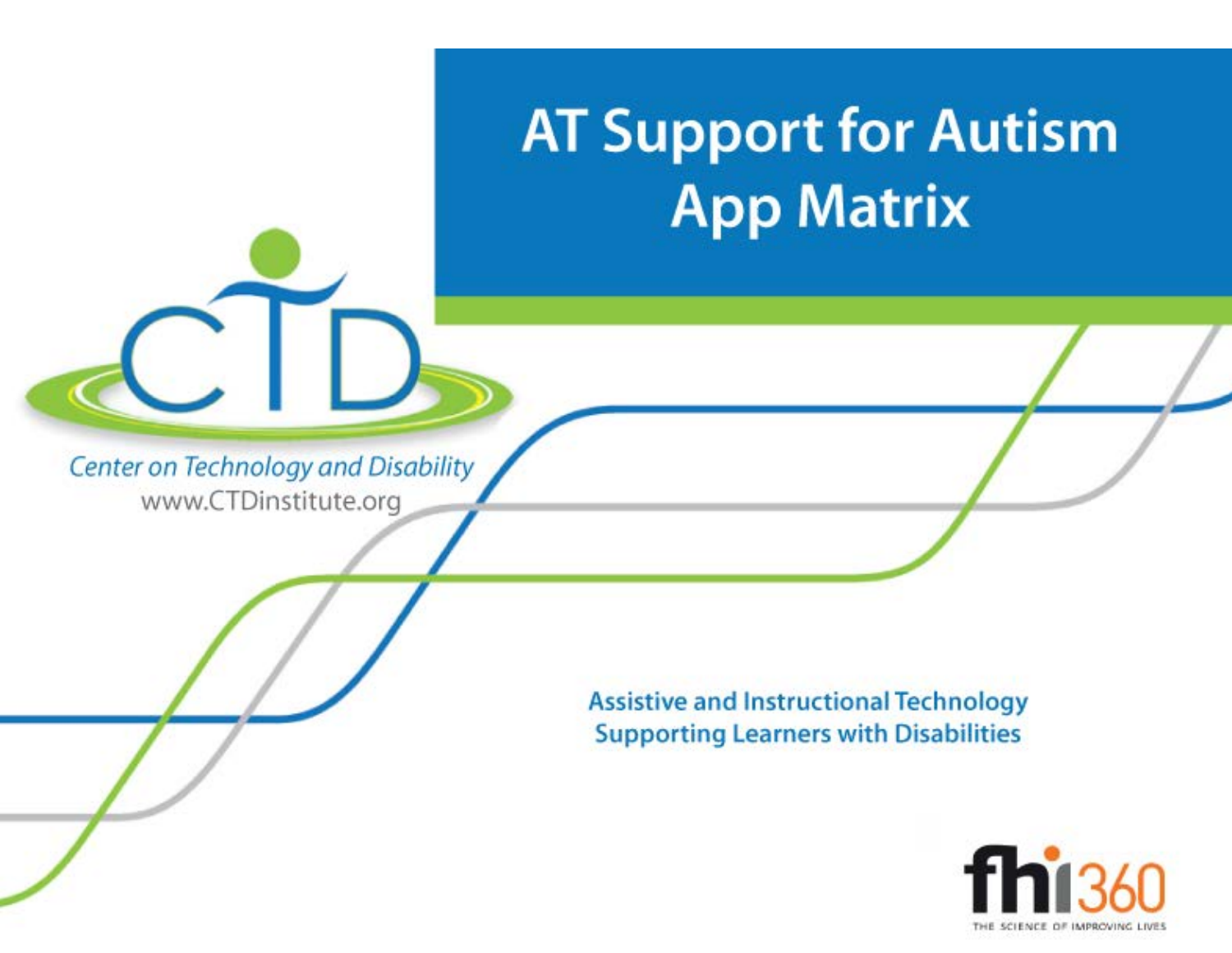# INTRODUCTION

Welcome to this guide of assistive technology apps.

"And now I know it is perfectly naturalfor me not to look at someone when I talk. Those of us with Asperger's are just not comfortable doing it. In fact, I don't really understand why it's considered normal to stare at someone's eyeballs."

- John Elder Robison

Children and youth with autism face a variety of challenges in communication, executive functioning, social skills, behavior/selfmanagement, and learning. This guide, developed by **Diana Petschauer and Stacy Driscoll**, provides a well-organized matrix of mobile apps and links to other resources that can help those on the autism spectrum address those challenges. It supports the CTD webinar "**[AT and Apps to](http://ctdinstitute.org/library/2017-04-06/and-apps-support-learners-autism)  [Support Learners with Autism](http://ctdinstitute.org/library/2017-04-06/and-apps-support-learners-autism)**".

We hope this quide will be useful to students with autism and their families, teachers, service providers, and others who live and work with them. For more information about assistive technology supports for students with autism please visit th[e CTD library.](http://ctdinstitute.org/library)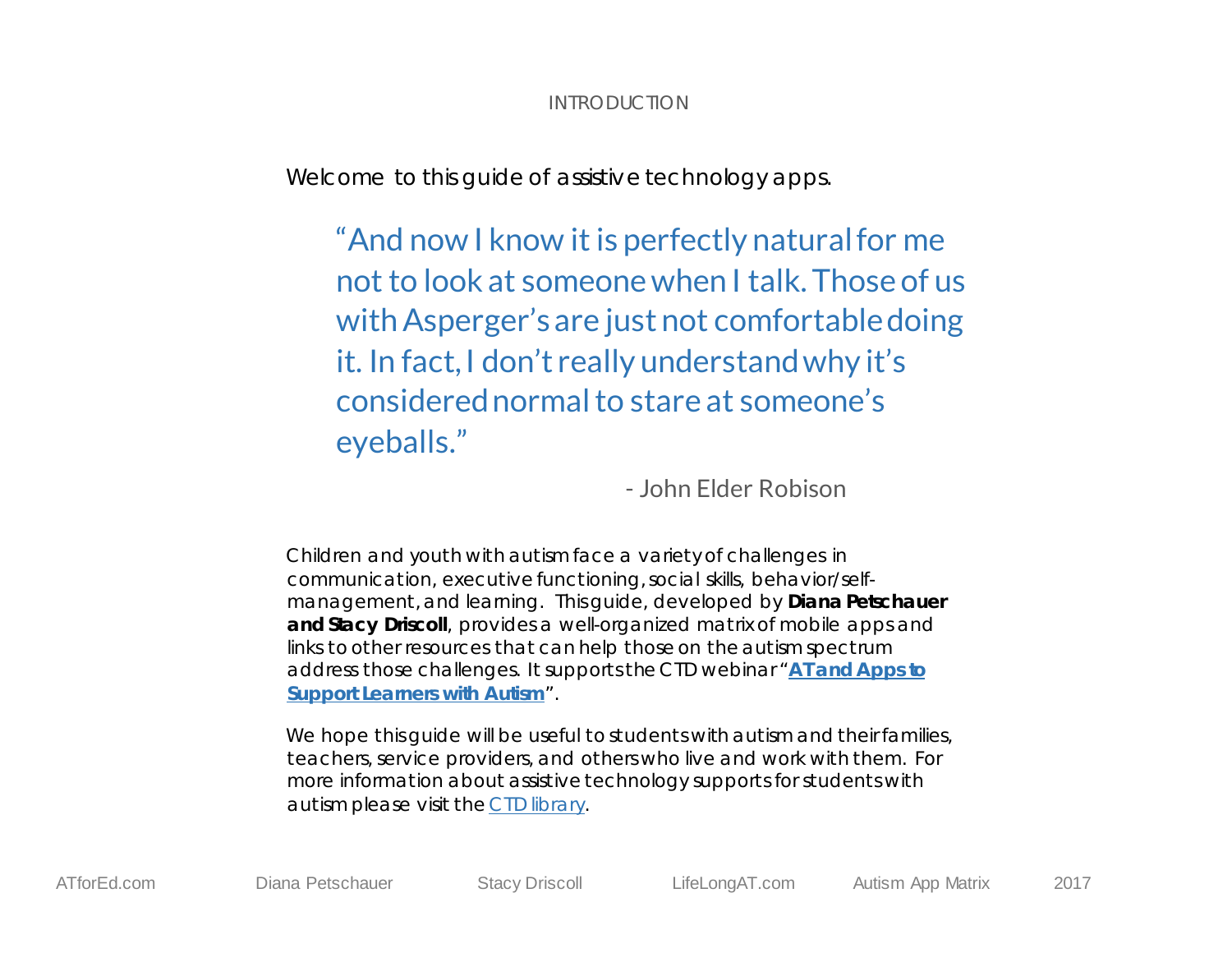# **App Matrix for Support with Autism**

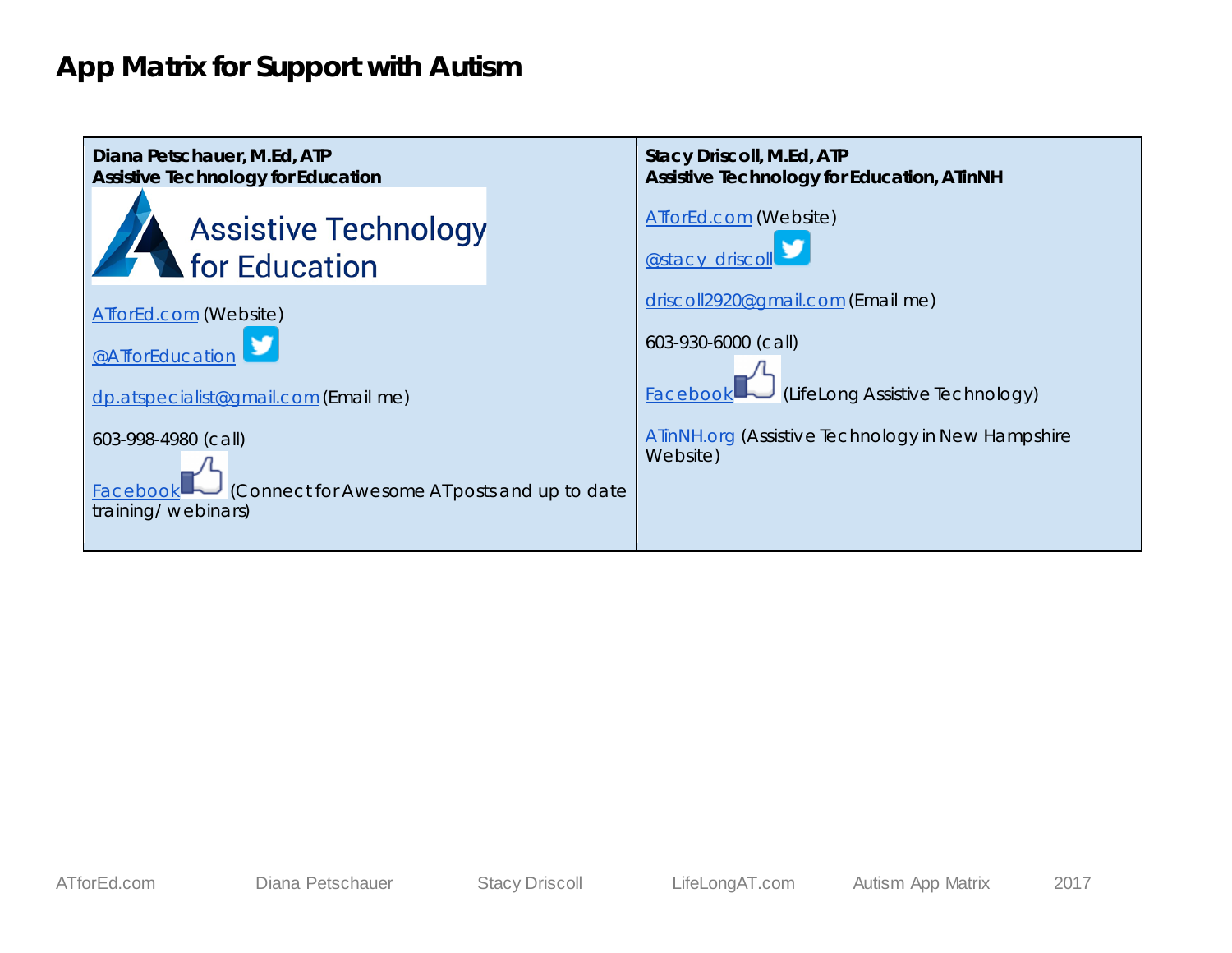**\*\*iOS: Remember Built-In (Free) features: Calendar, Reminders, Notifications.** 

| App / Developer                                                                                     | <b>Functional</b><br>Area         | iOS<br>(Apple)<br>as of April 2,<br>2017 | Google<br>(Android)<br>as of April 2,<br>2017 | <b>Comments/Features</b>                                                                         |
|-----------------------------------------------------------------------------------------------------|-----------------------------------|------------------------------------------|-----------------------------------------------|--------------------------------------------------------------------------------------------------|
| <b>Choiceworks By Bee Visual, LLC</b>                                                               | Schedules and<br>Reminders        | \$6.99                                   | N/A                                           | Text, Picture, Video, Picture Library, Audio,<br>Customizable, Timers, Up to 8 tasks, printable. |
| <b>Choiceworks Calendar By Bee</b><br><b>Visual, LLC</b>                                            | Schedules and<br>Reminders        | \$2.99                                   | N/A                                           | Text, Picture, Video, Picture Library, Audio,<br>Customizable.                                   |
| <b>CanPlan By University of</b><br><b>Victoria</b>                                                  | Schedules and<br>Reminders        | Free                                     | N/A                                           | in app purchase \$14.99, Text, Audio, Pictures,<br>Video, Add reminders.                         |
| <b>FTVS HD - First Then Visual</b><br><b>Schedule HD By Good Karma</b><br><b>Applications, Inc.</b> | Schedules and<br>Reminders        | \$14.99                                  | N/A                                           | Printable, Text, Audio, Pictures, Video, Picture<br>library, Share.                              |
| <b>Time Timer By Time Timer LLC</b>                                                                 | Schedules and<br><b>Reminders</b> | \$2.99<br>iPhone<br>/\$4.99 iPad         | \$0.99                                        | Color, visual timer.                                                                             |
| <b>VisTimer By Mindfultools</b>                                                                     | Schedules and<br>Reminders        | \$1.99                                   | N/A                                           | Color, Visual timer.                                                                             |
| 30/30 By Binary Hammer                                                                              | Schedules and<br>Reminders        | Free                                     | N/A                                           | color coding, can share lists via email, visual<br>timer.                                        |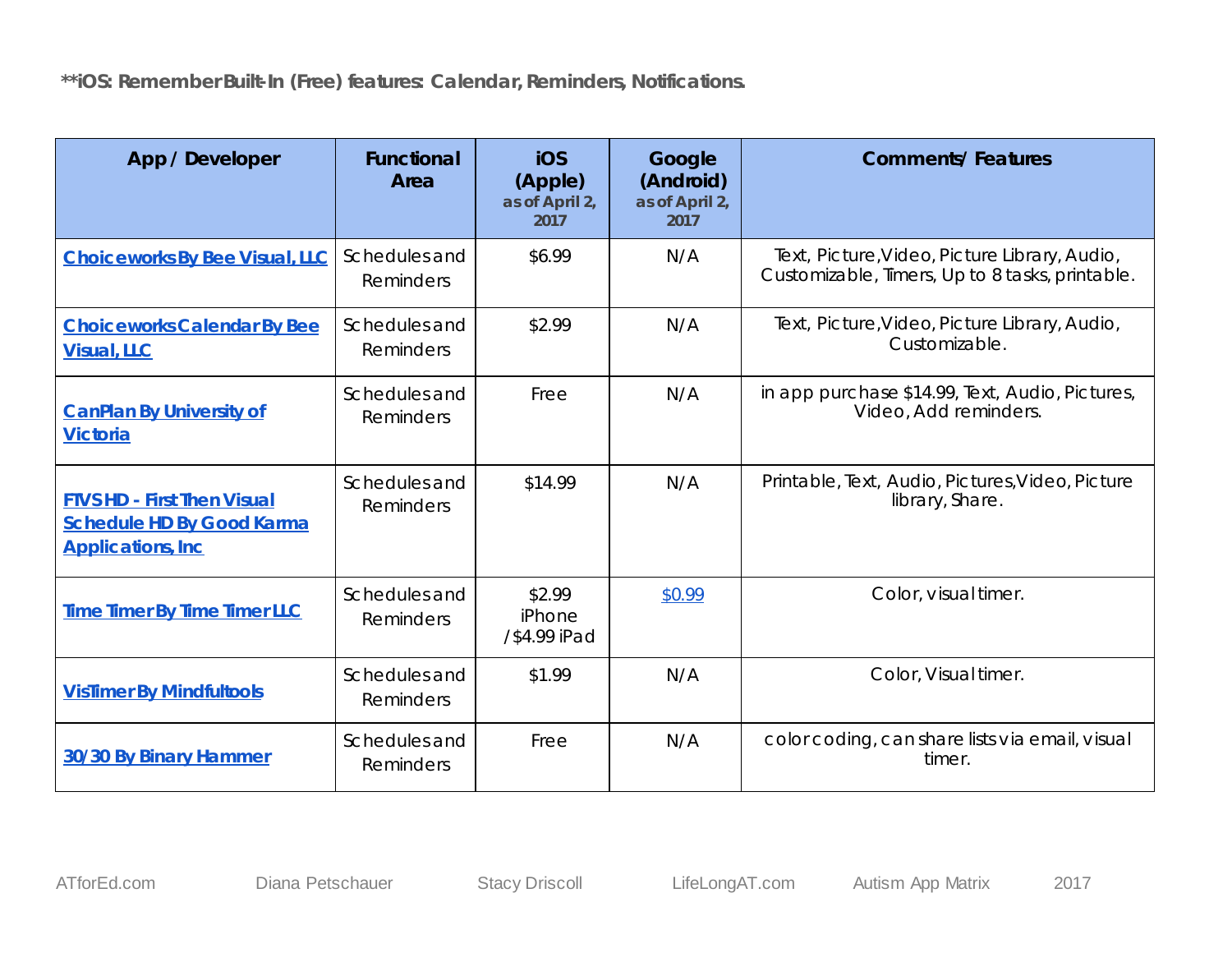| App / Developer                                                                                   | <b>Functional</b><br>Area                 | <b>iOS</b><br>(Apple)<br>as of April 2,<br>2017 | Google<br>(Android)<br>as of April 2,<br>2017 | <b>Comments/Features</b>                                                                                                                          |
|---------------------------------------------------------------------------------------------------|-------------------------------------------|-------------------------------------------------|-----------------------------------------------|---------------------------------------------------------------------------------------------------------------------------------------------------|
| Timewinder - Interval Timer By<br><b>Widget Revolt, LLC</b>                                       | Schedules and<br>Reminders                | Free                                            | <b>Free</b>                                   | Apple Watch, interval timers, pomodoro, built in<br>and create your own.                                                                          |
| <b>Reminders, Calendar, Alarm</b><br>and Voice Reminder - Aida<br><b>Reminder by Sergio Licea</b> | Schedules and<br>Reminders                | Free / \$0.99                                   | N/A                                           | Voice Reminders, Nag feature.                                                                                                                     |
| <b>Alarmed ~ Reminders + Timers</b><br><b>By Yoctoville</b>                                       | Schedules and<br>Reminders                | Free / \$4.99                                   | N/A                                           | Nag feature, completely customizable. Preset<br>and flexible times, adjustable text size.                                                         |
| <b>Inside Voice By Nonlinear Ideas</b><br>Inc.                                                    | Behavior<br>Regulation/<br>Sensory Breaks | Free                                            | N/A                                           | This App "listens" to the noise around you and<br>sounds a programmable alarm every time<br>sound is outside the parameters. In app<br>purchases. |
| Universal Breathing -<br>Pranayama Free By Saagara                                                | Behavior<br>Regulation/<br>Sensory Breaks | Free                                            | N/A                                           | Deep breathing exercises.                                                                                                                         |
| <b>T2 Mood Tracker By The</b><br><b>National Center for Telehealth</b><br>and Technology          | Behavior<br>Regulation/<br>Sensory Breaks | Free                                            | N/A                                           | Monitor moods, graphs to track moods.                                                                                                             |
| <b>At Ease By Meditation Oasis</b>                                                                | Behavior<br>Regulation/<br>Sensory Breaks | \$2.99                                          | \$2.99                                        | Breathing meditations and journaling.                                                                                                             |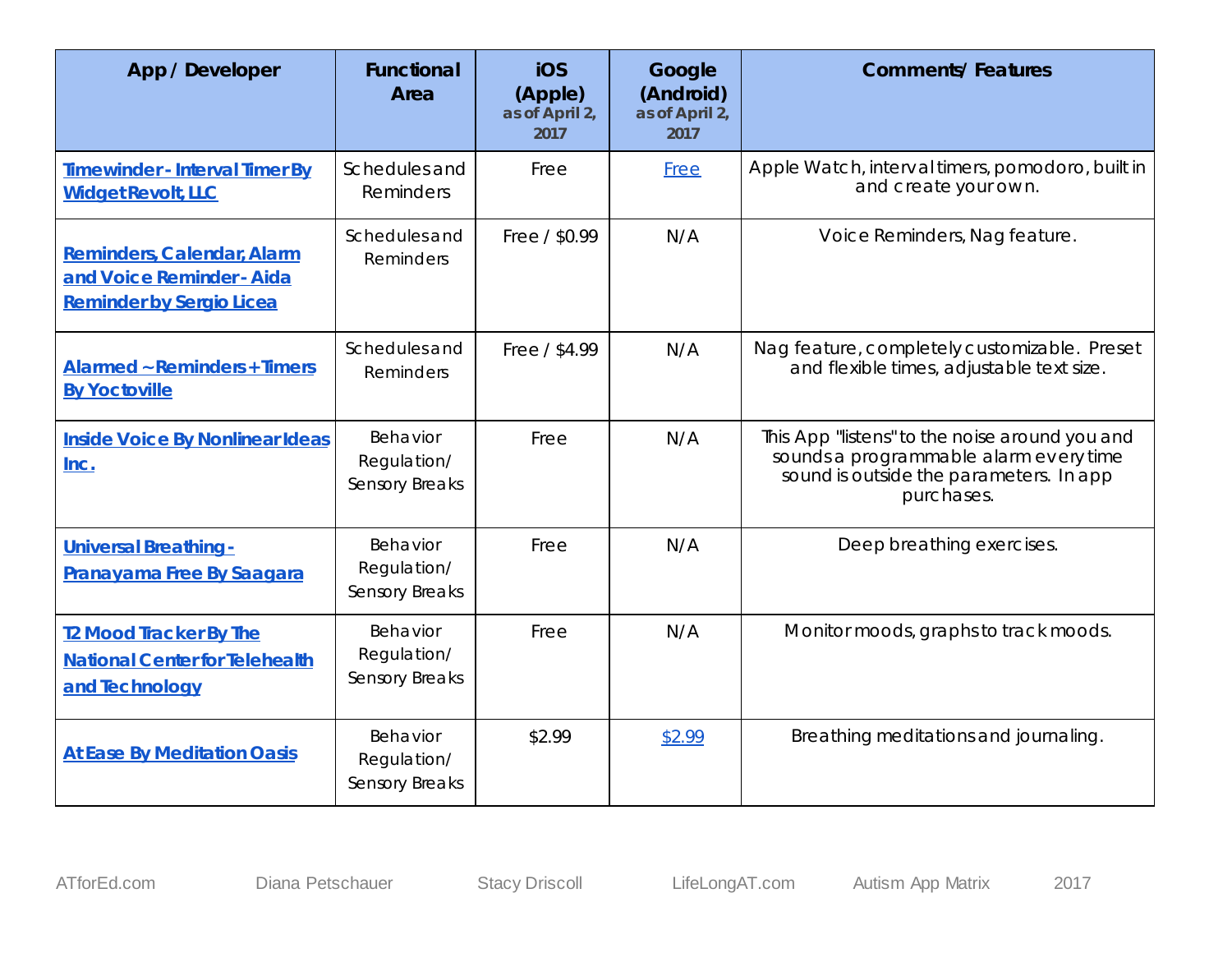| App / Developer                                                                                                | <b>Functional</b><br>Area                 | iOS<br>(Apple)<br>as of April 2,<br>2017 | Google<br>(Android)<br>as of April 2,<br>2017 | <b>Comments/Features</b>                                                                       |
|----------------------------------------------------------------------------------------------------------------|-------------------------------------------|------------------------------------------|-----------------------------------------------|------------------------------------------------------------------------------------------------|
| <b>Lotus Bud By Chad Sager</b>                                                                                 | Behavior<br>Regulation/<br>Sensory Breaks | Free                                     | N/A                                           | iWatch compatible, Random bell alarm, in app<br>purchases.                                     |
| Sōsh™ By Dr. Mark Bower                                                                                        | Behavior<br>Regulation/<br>Sensory Breaks | Free /<br>\$39.99                        | N/A                                           | Social skill enhancement, comprehensive app,<br>different aspects sold individually if needed. |
| <b>Chillax by Wimbledon Sound</b>                                                                              | Behavior<br>Regulation/<br>Sensory Breaks | Free                                     | N/A                                           | Binaural beats.                                                                                |
| Relax Melodies HD: Sleep zen<br>sounds & white noise for<br>meditation, yoga and baby<br>relaxation By iLBSoft | Behavior<br>Regulation/<br>Sensory Breaks | Free                                     | Free                                          | Binaural beats.                                                                                |
| <b>Breathe, Think, Do with Sesame</b><br><b>By Sesame Street</b>                                               | Behavior<br>Regulation/<br>Sensory Breaks | Free                                     | <b>Free</b>                                   | Problem solving, self-control, planning, and task<br>persistence.                              |
| <b>Scene &amp; Heard - Augmentative</b><br><b>Communication By Therapy</b><br><b>Box Limited</b>               | Scenes                                    | \$49.99                                  | N/A                                           | Communication books, Task prompter, Visual<br>scenes.                                          |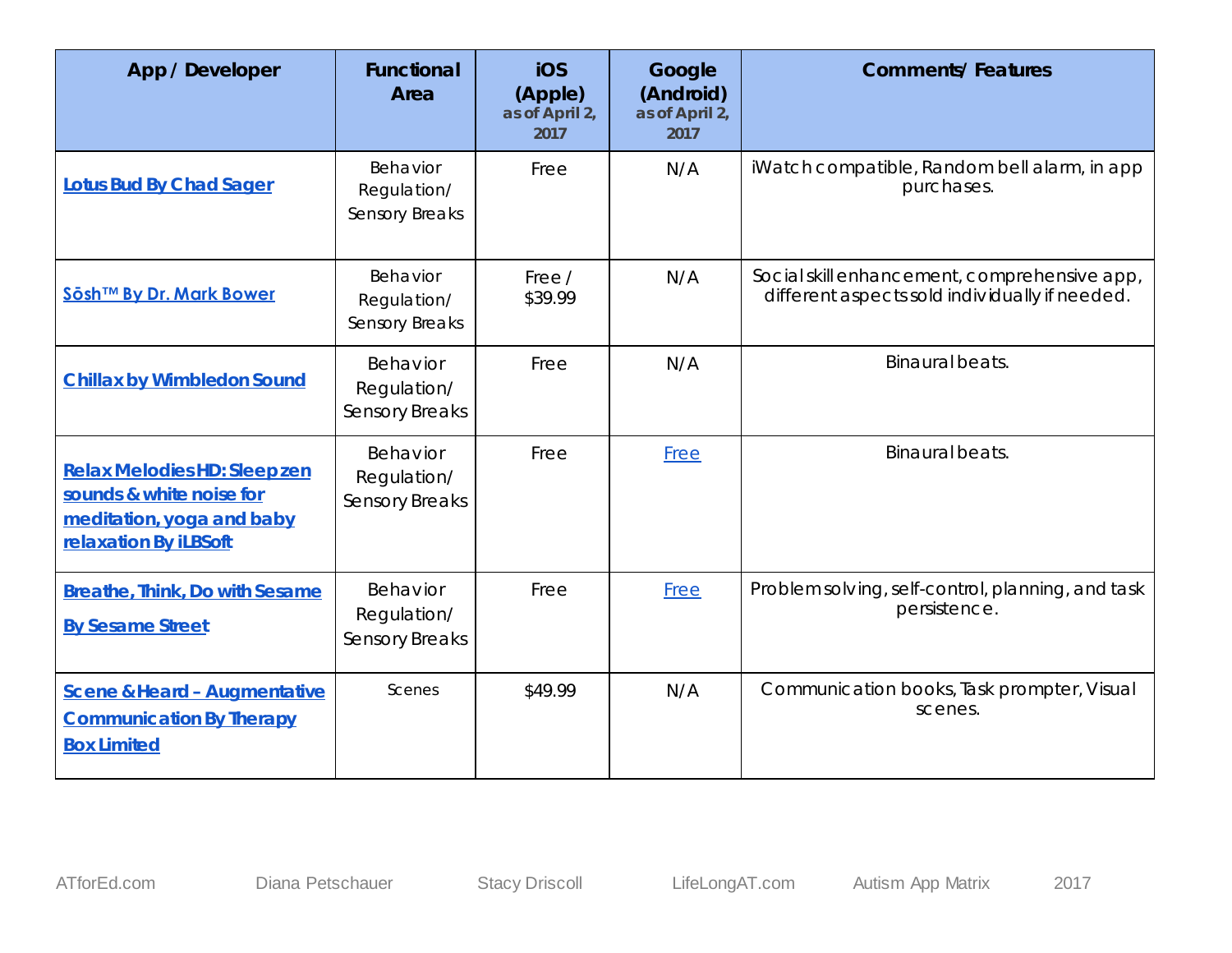| App / Developer                                                           | <b>Functional</b><br>Area                   | iOS<br>(Apple)<br>as of April 2,<br>2017 | Google<br>(Android)<br>as of April 2,<br>2017 | <b>Comments/Features</b>                                                                                                                                            |
|---------------------------------------------------------------------------|---------------------------------------------|------------------------------------------|-----------------------------------------------|---------------------------------------------------------------------------------------------------------------------------------------------------------------------|
| <b>Snap Scene By Tobii Dynavox</b><br>$L_{\mathsf{L}\mathsf{C}}$          | Scenes                                      | \$24.99                                  | N/A                                           | Take a photo and record audio.                                                                                                                                      |
| <b>Social Norms By Virtual Speech</b><br>Center, Inc.                     | Social Stories<br>and Video<br>Modeling     | \$9.99                                   | N/A                                           | Social Stories.                                                                                                                                                     |
| <b>Model Me 2 Going Places By</b><br><b>Model Me Kids, LLC</b>            | Social Stories<br>and Video<br>Modeling     | Free                                     | N/A                                           | Social Stories built-in.                                                                                                                                            |
| Pictello - Talking visual story<br><b>creator By AssistiveWare</b>        | Social Stories<br>and Video<br>Modeling     | \$19.99                                  | N/A                                           | Social Story or visual schedule creation, Add<br>pictures, videos, record voice, Share through<br>Dropbox.                                                          |
| <b>Book Creator for iPad By Red</b><br><b>Jumper Limited</b>              | Social Stories<br>and Video<br>Modeling     | \$4.99                                   | \$2.49                                        | Social stories, add pictures, video, voice, Share,<br>merge books.                                                                                                  |
| <b>My Story Book Creator School</b><br><b>Edition By Bright Bot, Inc.</b> | Social Stories<br>and Video<br>Modeling     | \$4.99                                   | N/A                                           | Social Stories for young children.                                                                                                                                  |
| ConversationBuilder™ By<br><b>Mobile Education Store LLC</b>              | Social and<br>Conversation<br><b>Skills</b> | \$19.99                                  | N/A                                           | Social Skill building, audio clips, conversation<br>building.                                                                                                       |
| <b>Between the Lines By</b><br>Hamaguchi Apps                             | Social and<br>Conversation<br><b>Skills</b> | \$15.99                                  | N/A                                           | Real photos and voices, practice interpreting<br>vocal intonation, facial expressions,<br>perspective-taking, body language, and<br>idiomatic or slang expressions. |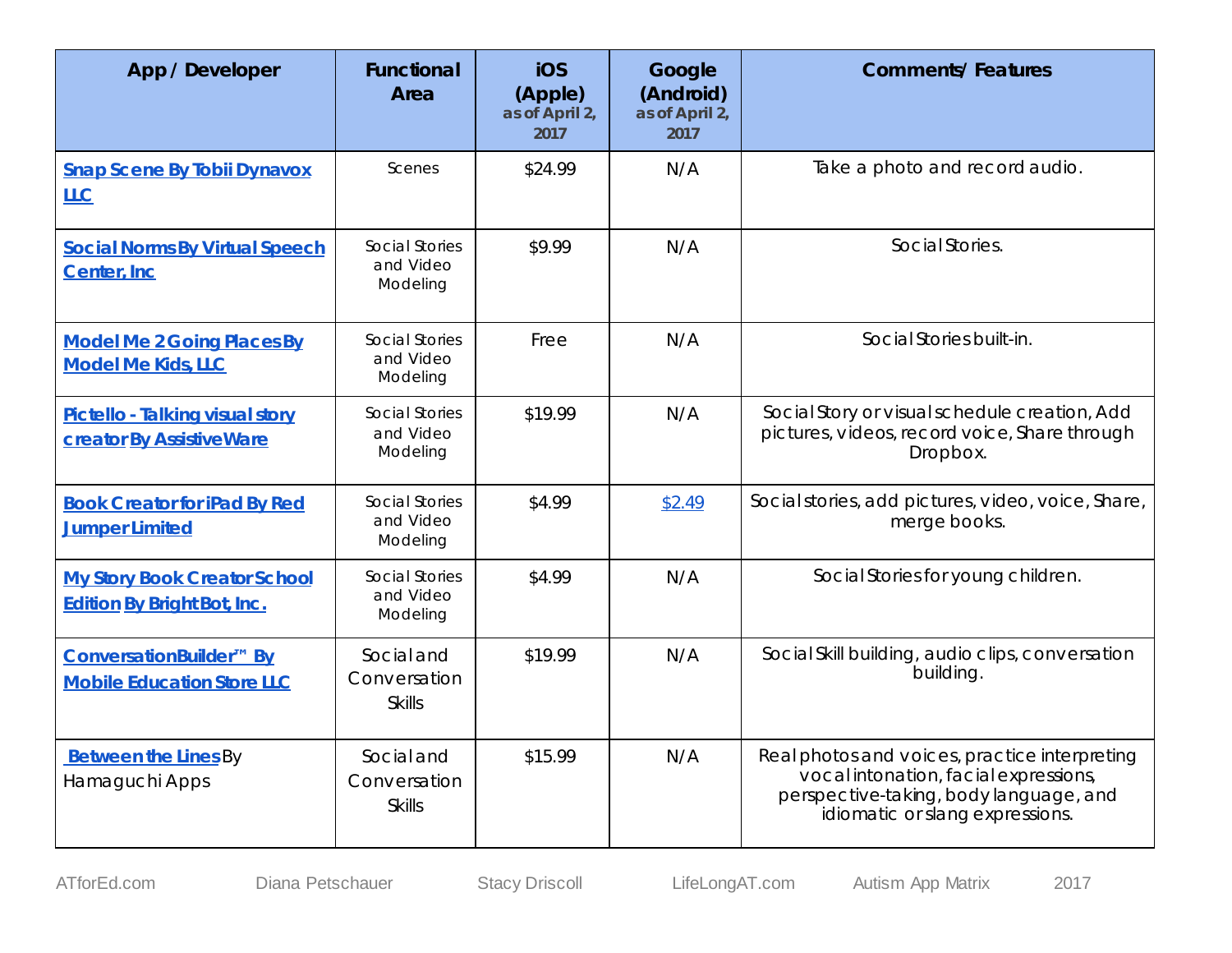| App / Developer                                                               | <b>Functional</b><br><b>Area</b>            | iOS<br>(Apple)<br>as of April 2,<br>2017 | Google<br>(Android)<br>as of April 2,<br>2017 | <b>Comments/Features</b>                                                                                                    |
|-------------------------------------------------------------------------------|---------------------------------------------|------------------------------------------|-----------------------------------------------|-----------------------------------------------------------------------------------------------------------------------------|
| <b>Assistive Express</b> By Kiat Ng                                           | Social and<br>Conversation<br><b>Skills</b> | \$24.99                                  | N/A                                           | iPhone, ipad, word prediction, large font.                                                                                  |
| ClaroComPro By Claro<br>Software Limited                                      | Social and<br>Conversation<br><b>Skills</b> | \$16.99                                  | N/A                                           | Built-in sentences, non picture communication,<br>ability to type and save phrases to favorites,<br>Male and Female voices. |
| <b>Verbally</b> By Intuary                                                    | Social and<br>Conversation<br><b>Skills</b> | Free /<br>\$99.00                        | N/A                                           | Non picture communication, save phrases in<br>paid version, word prediction                                                 |
| <b>SmallTalk ICU or Pain Scale</b><br><b>By Lingraphica</b>                   | Social and<br>Conversation<br><b>Skills</b> | Free                                     | N/A                                           | Iphone or ipad, picture vocabulary to explain<br>sickness or pain. Other apps available in this<br>series.                  |
| Playhome school By PlayHome<br>Software Ltd                                   | Social and<br>Conversation<br><b>Skills</b> | \$2.99                                   | \$2.99                                        | Free Play to encourage expression. Also<br>available: Home, Hospital, Store. Can connect<br>together                        |
| <b>EasyPhone App By HJ Holdings</b><br><b>LLC</b>                             | Social and<br>Conversation<br><b>Skills</b> | \$0.99                                   | \$1.00                                        | Two steps to make a phone call. Tap on Picture<br>of person to call.                                                        |
| <b>MyTurn! By FreshDigitalGroup</b>                                           | Turn taking                                 | Free                                     | N/A                                           | Apple Watch compatible.                                                                                                     |
| <b>Turn Taker - Social Story &amp;</b><br><b>Sharing Tool By Touch Autism</b> | Turn taking                                 | \$2.99                                   | N/A                                           |                                                                                                                             |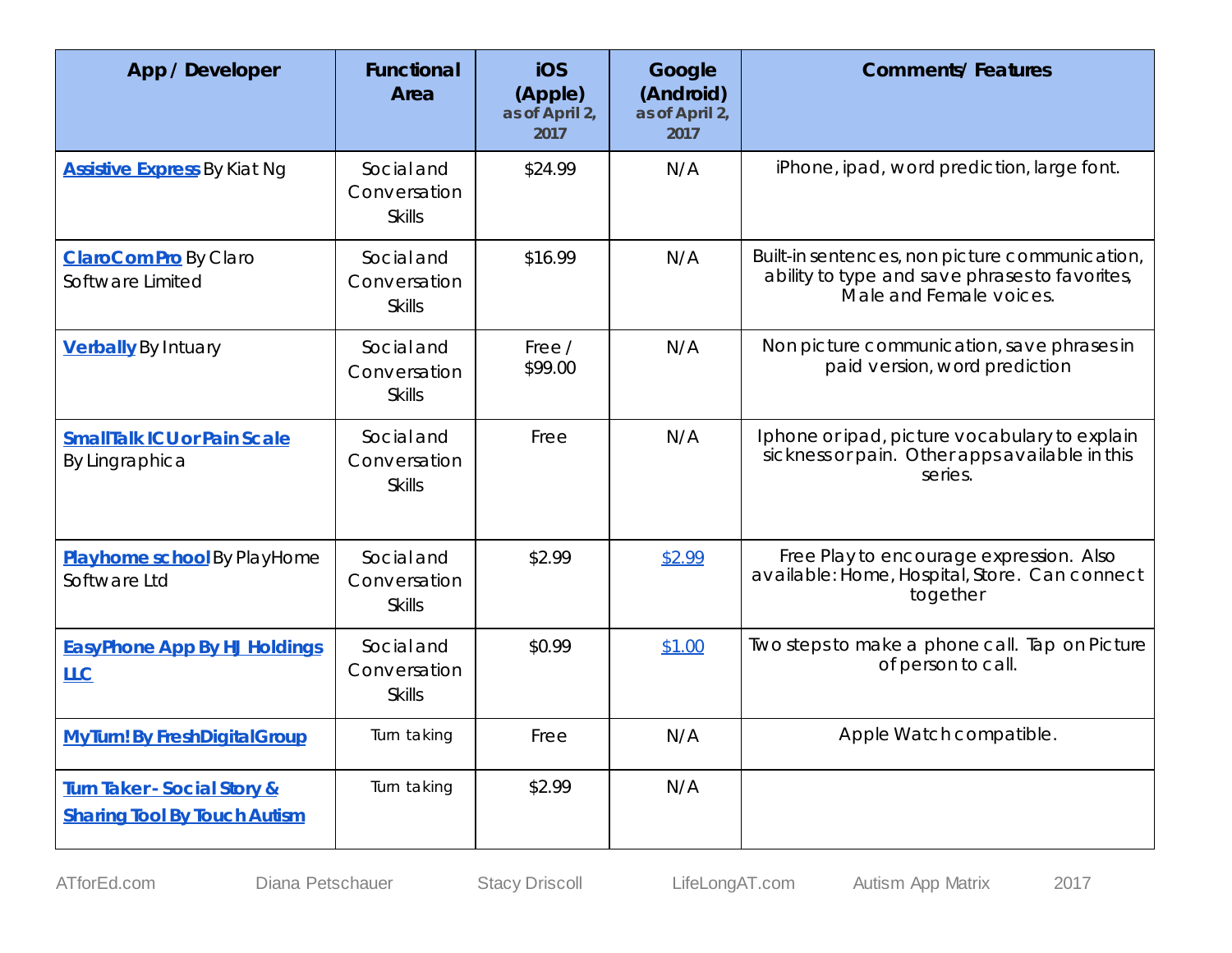| App / Developer                                                                              | <b>Functional</b><br>Area | <b>iOS</b><br>(Apple)<br>as of April 2,<br>2017 | Google<br>(Android)<br>as of April 2,<br>2017 | <b>Comments/Features</b>                                                                                          |
|----------------------------------------------------------------------------------------------|---------------------------|-------------------------------------------------|-----------------------------------------------|-------------------------------------------------------------------------------------------------------------------|
| <b>Launcher with Notification</b><br><b>Center Widget By Cromulent</b><br>Labs               | Organization              | Free                                            | N/A                                           | Picture identification for tasks, call, messaging<br>and texts.                                                   |
| <b>Google Keep</b>                                                                           | Organization              | Free                                            | Free                                          | Ipad, iPhone, Apple Watch, color coding,<br>reminders by date and time or location,<br>checklists, search feature |
| myShopi - Shopping list -<br><b>Grocery list By Agilys</b>                                   | Organization              | Free                                            | <b>Free</b>                                   | Can add photos, photo library available                                                                           |
| <b>Popplet By Notion</b>                                                                     | Organization              | Free / \$4.99                                   | N/A                                           | Simple layout, Color coding, can export                                                                           |
| Due By Due Apps LLP                                                                          | Organization              | \$4.99                                          | N/A                                           | iWatc<br>h, Nag feature                                                                                           |
| <b>BugMe! Stickies Pro - Ink</b><br><b>Notepad &amp; Alarms By Electric</b><br><b>Pocket</b> | Organization              | Free / \$1.99                                   | \$0.99                                        | in app purchases, color coding                                                                                    |
| <b>Inspiration Maps By Inspiration</b><br>Software Inc.                                      | Organization              | \$9.99                                          | N/A                                           | Color coding, visual mapping, picture library,<br>turn to outline                                                 |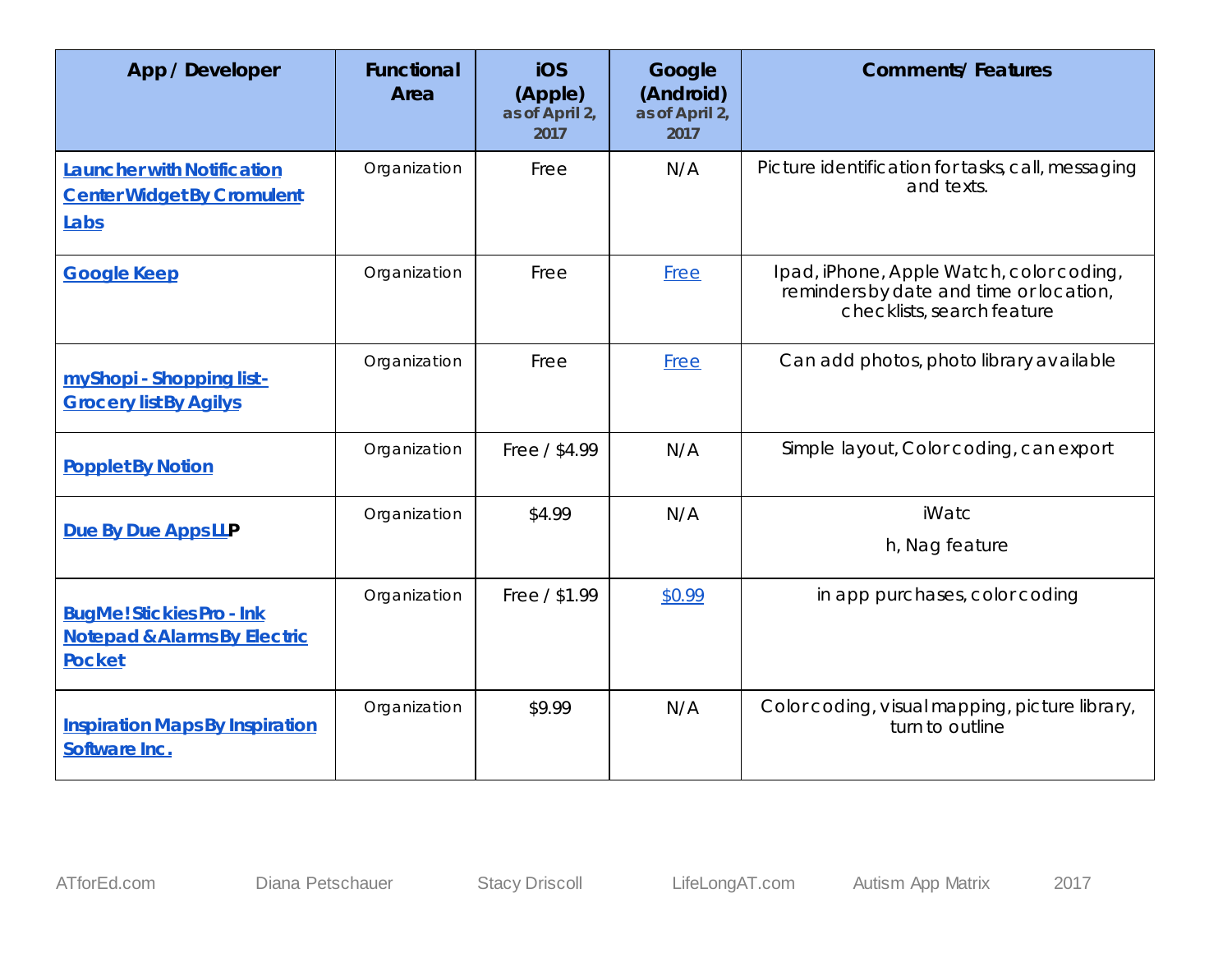| App / Developer                                                                      | <b>Functional</b><br>Area     | iOS<br>(Apple)<br>as of April 2,<br>2017 | Google<br>(Android)<br>as of April 2,<br>2017 | <b>Comments/Features</b>                                                                      |
|--------------------------------------------------------------------------------------|-------------------------------|------------------------------------------|-----------------------------------------------|-----------------------------------------------------------------------------------------------|
| <b>MindNode</b>                                                                      | Organization                  | \$9.99                                   | N/A                                           | Mac Compatible, Color coding, visual<br>mapping, turn to outline, Apple Watch<br>Compatible   |
| <b>Notability By Ginger Labs</b>                                                     | Organization                  | \$7.99                                   | N/A                                           | Color Coding, Audio Recording with time<br>stamp, Add pictures and text                       |
| <b>AudioNote - Notepad and</b><br><b>Voice Recorder By Luminant</b><br>Software, Inc | Organization                  | \$4.99                                   | \$5.99                                        | Audio recording with time stamp, add pictures<br>and text                                     |
| <b>Microsoft OneNote</b>                                                             | Organization                  | Free                                     | <b>Free</b>                                   | Color Coding, Audio Recording with time<br>stamp, iWatch compatible, Add pictures and<br>text |
| Notes (Standard iOS)                                                                 | Organization                  | Free                                     | N/A                                           | Syncs across devices                                                                          |
| See, Touch, Learn Pro                                                                |                               | Free /<br>\$16.99                        | N/A                                           |                                                                                               |
| <b>Social Detective</b>                                                              | Social Skills                 | \$24.99                                  | N/A                                           |                                                                                               |
| <b>Chore Pad</b>                                                                     | Schedules<br>and<br>Reminders | \$4.99                                   | N/A                                           |                                                                                               |
| <b>iSequences</b>                                                                    |                               | \$3.99                                   | N/A                                           |                                                                                               |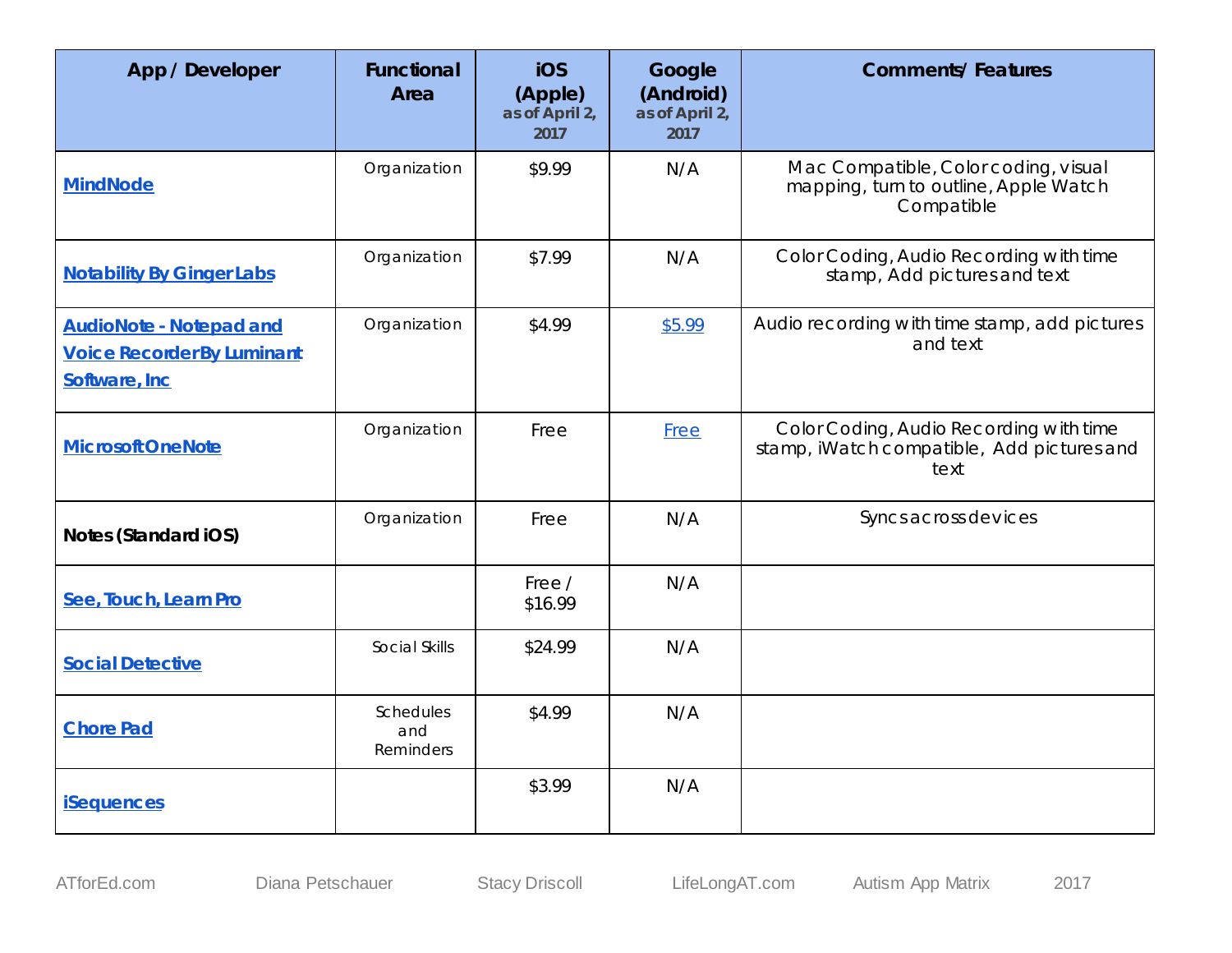| The following are Chrome Apps<br>& Extensions. |                                               | Will <b>NOT</b> run<br>on an<br><i>iDevice</i> |      | All Chrome Apps & Extensions are Found in<br>the Chrome Web Store.<br>They can only run on the Chrome Browser.<br>(Laptop, Chromebook, Surface, Windows<br>Tablet) |
|------------------------------------------------|-----------------------------------------------|------------------------------------------------|------|--------------------------------------------------------------------------------------------------------------------------------------------------------------------|
| <b>Extensity</b>                               | Organization                                  | N/A                                            | Free | Use this to manage your extensions and<br>enable/ launch them easily, or disable.                                                                                  |
| <b>ThingLink</b>                               | Visual,<br>Planning                           | Free                                           | Free | Interactive image and video content.                                                                                                                               |
| <b>MindOmo</b>                                 | Visual<br>Planning,<br>Organization           | Free                                           | Free | Brainstorming/MindMapping                                                                                                                                          |
| <b>Connected Mind</b>                          | Mind<br>Mapping,<br>Planning,<br>Organization | Free                                           | Free | Mind Mapping, Brainst orming, Color<br>Coded Shapes or Use Images, cloud<br>storage                                                                                |
| <b>Sight Words</b>                             | Literacy, Sight<br>Words                      | N/A                                            | Free | Digital Sight Word Flashcards with Audio                                                                                                                           |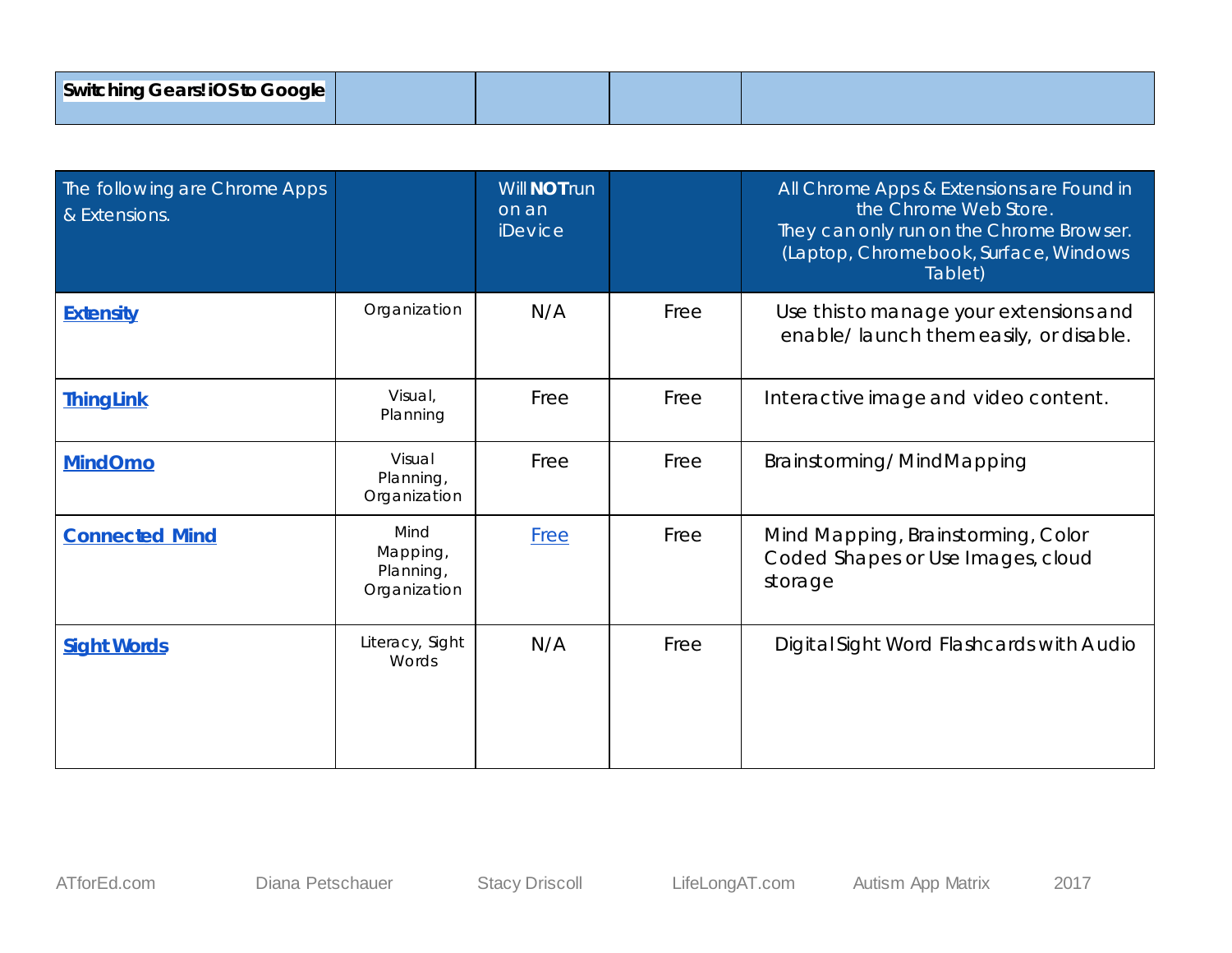| The following are Chrome Apps<br>& Extensions. |                                                       | Will <b>NOT</b> run<br>on an<br><i>iDevice</i> |      | All Chrome Apps & Extensions are Found in<br>the Chrome Web Store.<br>They can only run on the Chrome Browser.<br>(Laptop, Chromebook, Surface, Windows<br>Tablet) |
|------------------------------------------------|-------------------------------------------------------|------------------------------------------------|------|--------------------------------------------------------------------------------------------------------------------------------------------------------------------|
| <b>Google Keep</b>                             | Planning,<br>Memory,<br>Organization                  |                                                | Free | Color Coded Sticky Notes, Lists, Sharing                                                                                                                           |
| <b>Stay Focused</b>                            | Focus, Time<br>on Task,<br>Productivity,<br>Attention | N/A                                            | Free | Increases your productivity by limiting the<br>amount of time that you can spend on<br>time-wasting websites. Customizable.                                        |
| <b>One-Click Timer</b>                         | Time on Task,<br>Focus.<br>Productivity               | N/A                                            | Free | Large, red, visual and audio timer. Up to<br>60 minutes. Also check out Progress Bar<br>timer and other timer options in the<br>Chrome web store.                  |
| <b>Progress Bar Timer</b>                      | Time on Task,<br>Focus,<br>Productivity               | N/A                                            | Free | Counter, Clock, Timer: This app allows you<br>to create general purpose progress bars.<br>Progress bars are useful for tracking<br>various types of progress.      |

# **Autism Resources**

Locating Devices and Other Wandering-Prevention Technology

# **AngelSense**

AngelSense provides a GPS and voice monitoring solution to keep children with special needs safe and well cared-for. The solution includes a wearable GPS device - designed to address sensory issues and a friendly app based on smart analytics. Parents use this product to get alerts for location changes and locate lost child with live updates.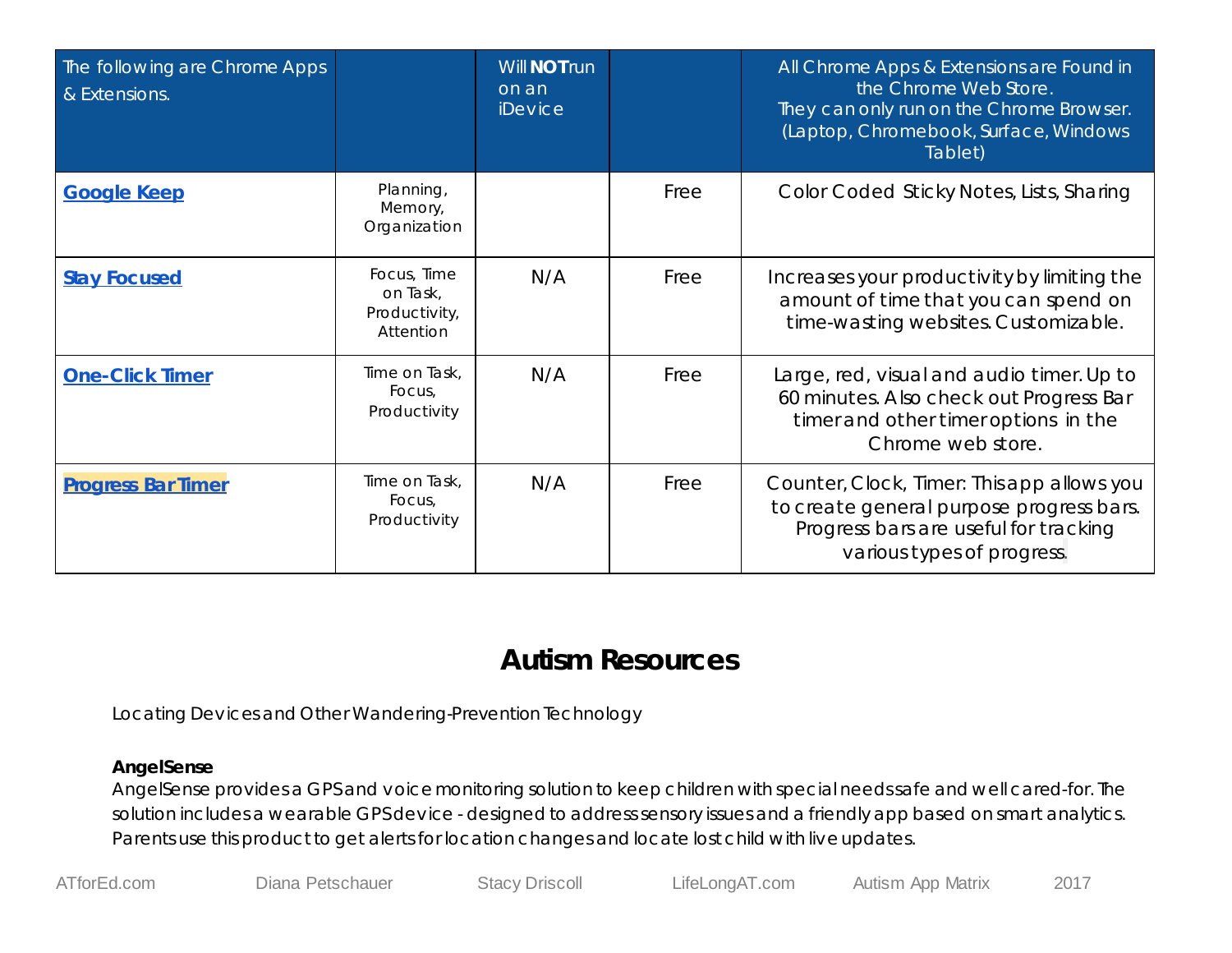#### **Care Trak**

The Original Law Enforcement Rescue Program that electronically tracks people with Alzheimer's who wander and special needs kids. Sheriffs, Police, Fire Departments, SAR Teams, etc. use Care Trak to quickly locate at risk individuals. [www.caretrak.com](http://www.caretrak.com/)

## **EZ100 Personal Emergency Notifier and GPS Tracker**

The EZ-100 from EYEZ gives families of wandering special needs children added peace of mind and the confidence to engage in activities and adventures with the whole family.

[www-eye-zon.com](http://www.eye-zon.com/EYEZON2010/autism-community.html)

#### **Freedom Watch**

The Freedom Watch from LOK8U is an innovative monitoring device that incorporates both radio frequency and GPS monitoring. The locating device is a wrist or ankle watch that includes a powerful rechargeable battery and a receiver base that communicates regularly with the watch. The monitoring system that works both at home and at the child's school, to create a unified prevention plan.

[lok8u.com](http://www.lok8u.com/num8/)

# **LoJack SafetyNet**

Personal locator bracelets for individuals with autism with a tendency to wander. After contacting authorities when your loved one goes missing, law enforcement and public safety officials use LoJack Search and Rescue Receivers to track the radio signal being emitted from the Personal Locator Bracelet on your loved one's wrist or ankle. [www.lojack.com/safetynet](http://www.lojack.com/safetynet/Pages/index.aspx)

### **Loved One Locator from Mobile Health Technologies LLC**

Mobile Health Technologies provides the ultimate solution for Mobile Personal Safety - Anytime, Anywhere. ASD children at risk for bolting should not be without our products! Our service combines on-demand GPS location, automatic alerts when a user leaves a pre-defined "safe zone", and Automatic Fall Detection. Our devices also feature 2-way voice, and 24/7 monitoring by EMTs.